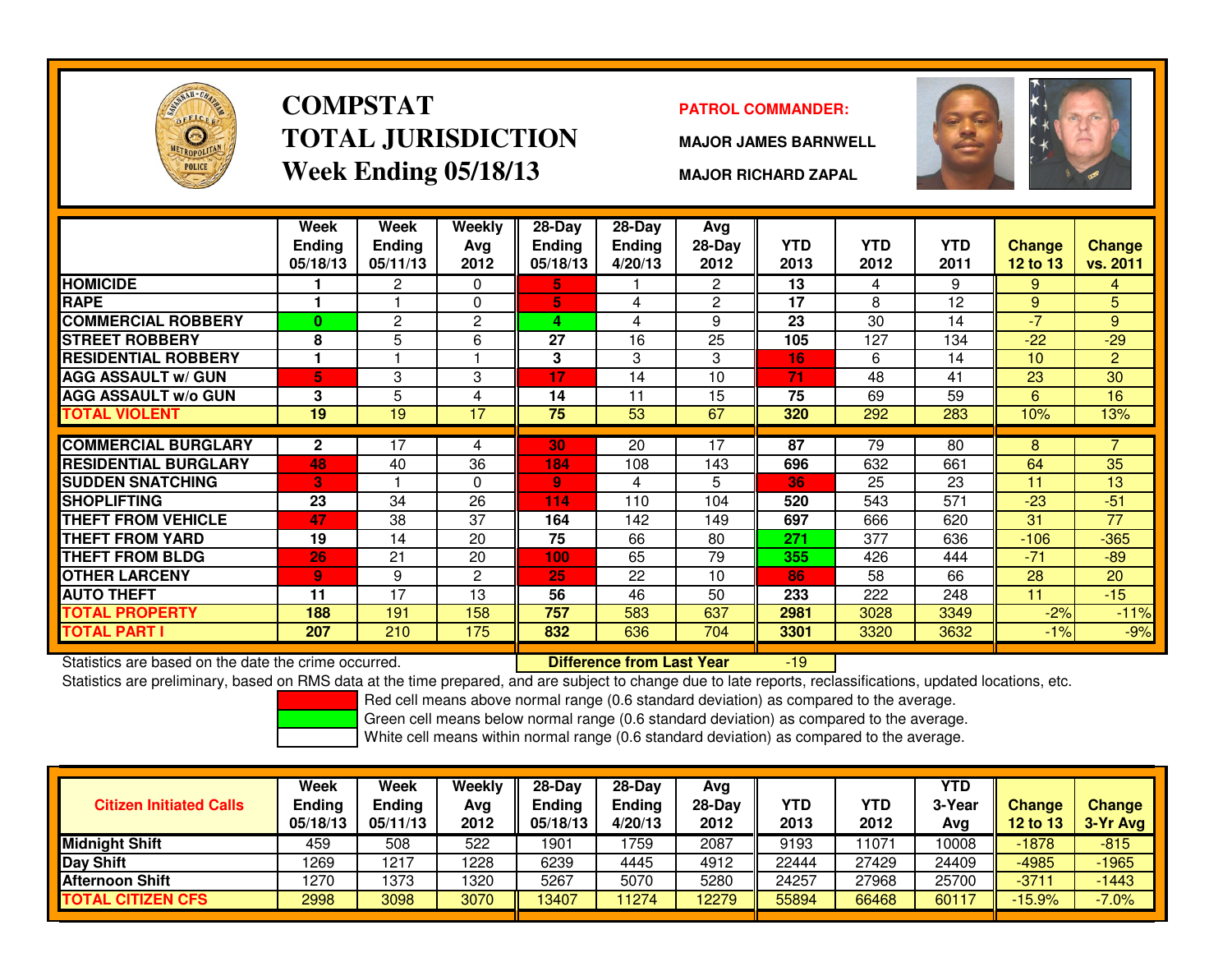

**COMPSTATWEST CHATHAM PRECINCTWeek Ending 05/18/13**

**PRECINCT COMMANDER:**

**CAPT. PHILIP REILLEY**



|                             | Week           | Week           | <b>Weekly</b>  | $28-Day$     | $28-Day$       | Avg            |                |                |                |               |                |
|-----------------------------|----------------|----------------|----------------|--------------|----------------|----------------|----------------|----------------|----------------|---------------|----------------|
|                             | <b>Ending</b>  | <b>Ending</b>  | Avg            | Ending       | <b>Ending</b>  | 28-Day         | <b>YTD</b>     | <b>YTD</b>     | <b>YTD</b>     | <b>Change</b> | <b>Change</b>  |
|                             | 05/18/13       | 05/11/13       | 2012           | 05/18/13     | 4/20/13        | 2012           | 2013           | 2012           | 2011           | 12 to 13      | vs. 2011       |
| <b>HOMICIDE</b>             | 0              | 0              | 0              | 0            | 0              | $\Omega$       |                | $\Omega$       | $\overline{2}$ |               | $-1$           |
| <b>RAPE</b>                 | $\mathbf{0}$   |                | $\Omega$       |              | $\Omega$       |                | 3              | 3              | 3              | $\Omega$      | $\mathbf{0}$   |
| <b>COMMERCIAL ROBBERY</b>   | 0              | 0              | 0              | $\bf{0}$     | 0              | $\overline{c}$ | 4              | $\overline{7}$ | $\overline{c}$ | $-3$          | $\overline{2}$ |
| <b>STREET ROBBERY</b>       | $\bf{0}$       | 0              |                | $\bf{0}$     |                | 3              | 13             | 16             | 13             | $-3$          | $\overline{0}$ |
| <b>RESIDENTIAL ROBBERY</b>  | 0              | 0              | $\Omega$       | 0            |                | $\Omega$       | 3              | $\Omega$       | 4              | 3             | $-1$           |
| <b>AGG ASSAULT w/ GUN</b>   | $\mathbf{0}$   | $\Omega$       | 0              |              | $\mathbf{2}$   |                | $\overline{7}$ | 6              | 11             |               | $-4$           |
| <b>AGG ASSAULT w/o GUN</b>  | $\overline{2}$ | $\overline{c}$ |                | 4            | 3              | $\overline{2}$ | 12             | 12             | 16             | $\mathbf{0}$  | $-4$           |
| <b>TOTAL VIOLENT</b>        | 2 <sup>1</sup> | 3              | $\overline{2}$ | 6            | 7              | 9              | 43             | 44             | 51             | $-2%$         | $-16%$         |
|                             |                |                |                |              |                |                |                |                |                |               |                |
| <b>COMMERCIAL BURGLARY</b>  | 0              | 0              |                |              | 3              | 3              | 12             | 6              | 10             | 6             | $\overline{2}$ |
| <b>RESIDENTIAL BURGLARY</b> | $\overline{2}$ | 5              | 6              | 16           | 21             | 23             | 118            | 85             | 108            | 33            | 10             |
| <b>SUDDEN SNATCHING</b>     | $\mathbf{0}$   | 0              | $\Omega$       | 0            | $\Omega$       |                | $\bf{0}$       |                | 4              | $-1$          | $-4$           |
| <b>SHOPLIFTING</b>          | 3              |                | 2              | 5            | 16             | 10             | 58             | 53             | 56             | 5             | $\overline{2}$ |
| <b>THEFT FROM VEHICLE</b>   | $\overline{2}$ | 3              | 5              | 14           | 15             | 22             | 92             | 89             | 109            | 3             | $-17$          |
| <b>THEFT FROM YARD</b>      | $\bf{0}$       | 0              | 3              | 6            | $\overline{ }$ | 13             | 31             | 71             | 110            | $-40$         | $-79$          |
| <b>THEFT FROM BLDG</b>      | 4              | 2              | 3              | 17           | 11             | 12             | 54             | 77             | 72             | $-23$         | $-18$          |
| <b>OTHER LARCENY</b>        | Н              | 0              | 0              | $\mathbf{2}$ | 4              | $\overline{c}$ | 8              | 9              | 17             | -1            | $-9$           |
| <b>AUTO THEFT</b>           | 3              | 2              | $\overline{c}$ | 8            | 8              |                | 35             | 30             | 64             | 5             | $-29$          |
| <b>TOTAL PROPERTY</b>       | 15             | 13             | 23             | 69           | 85             | 91             | 408            | 421            | 550            | $-3%$         | $-26%$         |
| <b>TOTAL PART I</b>         | 17             | 16             | 25             | 75           | 92             | 101            | 451            | 465            | 601            | $-3%$         | $-25%$         |

Statistics are based on the date the crime occurred. **Difference from Last Year** 

Statistics are preliminary, based on RMS data at the time prepared, and are subject to change due to late reports, reclassifications, updated locations, etc.

-14

Red cell means above normal range (0.6 standard deviation) as compared to the average.

Green cell means below normal range (0.6 standard deviation) as compared to the average.

| <b>Citizen Initiated Calls</b> | Week<br>Ending<br>05/18/13 | Week<br><b>Ending</b><br>05/11/13 | Weekly<br>Avg<br>2012 | $28-Day$<br>Ending<br>05/18/13 | $28$ -Dav<br><b>Ending</b><br>4/20/13 | Avg<br>28-Day<br>2012 | YTD<br>2013 | YTD<br>2012 | <b>YTD</b><br>3-Year<br>Avg | <b>Change</b><br><b>12 to 13</b> | Change<br>3-Yr Avg |
|--------------------------------|----------------------------|-----------------------------------|-----------------------|--------------------------------|---------------------------------------|-----------------------|-------------|-------------|-----------------------------|----------------------------------|--------------------|
| <b>Midnight Shift</b>          | 99                         | 97                                | 100                   | 358                            | 357                                   | 401                   | 1803        | 2178        | 1946                        | $-375$                           | $-143$             |
| Day Shift                      | 236                        | 228                               | 248                   | 2266                           | 919                                   | 993                   | 4552        | 5341        | 4892                        | $-789$                           | $-340$             |
| <b>Afternoon Shift</b>         | 246                        | 260                               | 271                   | 985                            | 937                                   | 1086                  | 4903        | 5479        | 5159                        | $-576$                           | $-256$             |
| <b>TOTAL CITIZEN CFS</b>       | 581                        | 581                               | 620                   | 3609                           | 2213                                  | 2479                  | 1258        | 12998       | 11998                       | $-13.4%$                         | $-6.2%$            |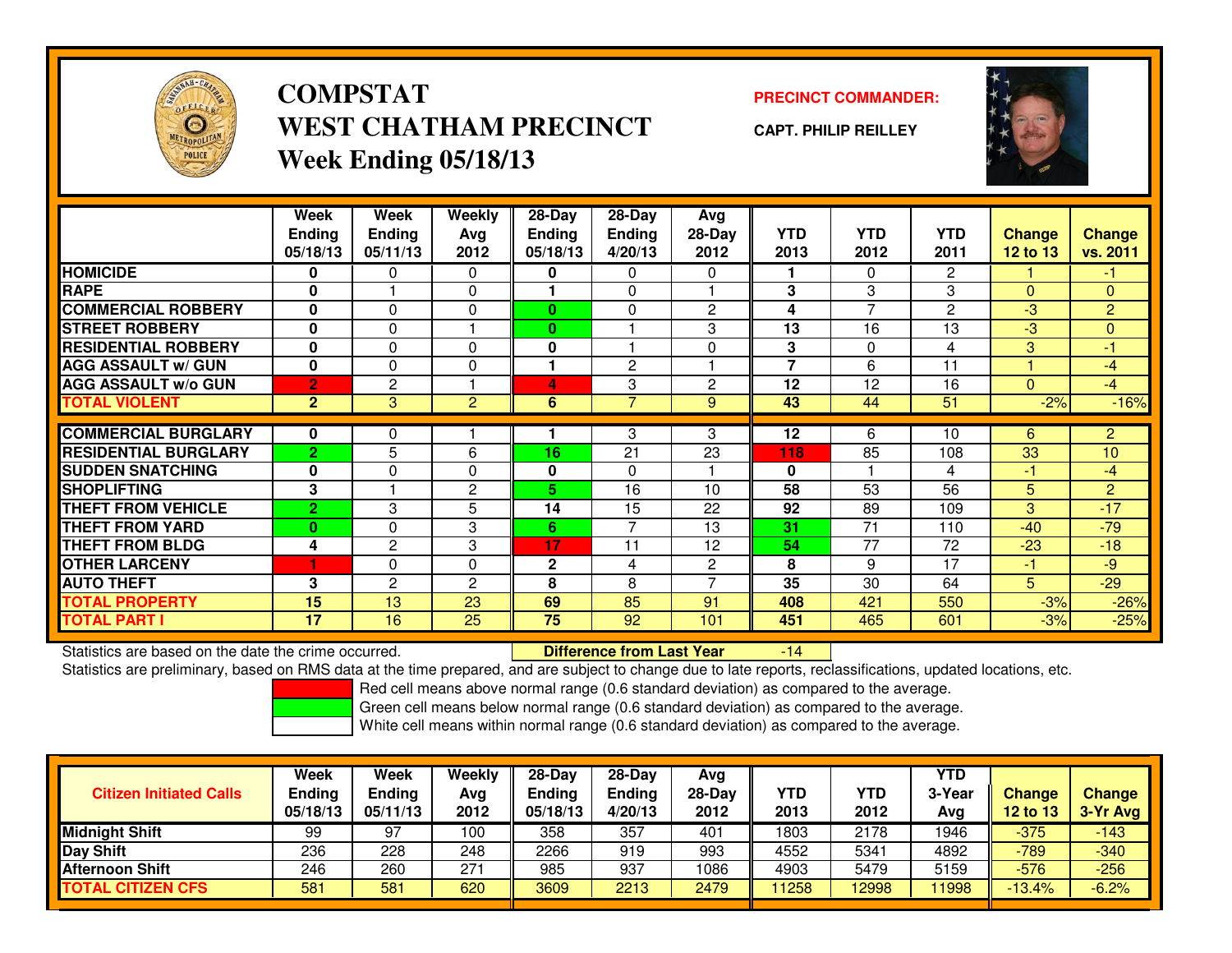

# **COMPSTATDOWNTOWN PRECINCTWeek Ending 05/18/13**

### **PRECINCT COMMANDER:**

**CAPT. MIKE WILKINS**



|                             | Week<br><b>Ending</b> | Week<br><b>Ending</b> | <b>Weekly</b><br>Avg | 28-Day<br><b>Ending</b> | $28-Day$<br><b>Ending</b> | Avg<br>$28-Day$ | <b>YTD</b>   | <b>YTD</b> | <b>YTD</b>               | Change          | Change         |
|-----------------------------|-----------------------|-----------------------|----------------------|-------------------------|---------------------------|-----------------|--------------|------------|--------------------------|-----------------|----------------|
| <b>HOMICIDE</b>             | 05/18/13              | 05/11/13              | 2012                 | 05/18/13                | 4/20/13                   | 2012            | 2013         | 2012       | 2011<br>3                | <b>12 to 13</b> | vs. 2011       |
|                             |                       |                       | $\Omega$             | $\overline{2}$          | 0                         |                 | 4            | 0          |                          | 4               |                |
| <b>RAPE</b>                 | 0                     | 0                     | 0                    | 0                       |                           | $\Omega$        | 4            | 2          | 3                        | $\overline{2}$  |                |
| <b>COMMERCIAL ROBBERY</b>   | $\bf{0}$              | 0                     | $\Omega$             | $\bf{0}$                | $\Omega$                  |                 | $\mathbf{2}$ | 4          | $\Omega$                 | $-2$            | $\overline{2}$ |
| <b>STREET ROBBERY</b>       |                       | 2                     | 2                    | 15                      | 8                         | 8               | 42           | 43         | 34                       | $-1$            | 8              |
| <b>RESIDENTIAL ROBBERY</b>  |                       | 0                     | 0                    | м                       |                           |                 | 4            | 2          | $\overline{2}$           | $\overline{2}$  | $\overline{2}$ |
| <b>AGG ASSAULT w/ GUN</b>   | $\overline{2}$        | 2                     |                      | 6                       | 7                         | $\overline{2}$  | 19           | 9          | $\overline{\phantom{a}}$ | 10              | 12             |
| <b>AGG ASSAULT w/o GUN</b>  | $\bf{0}$              | 2                     |                      | 3                       |                           | 5               | 17           | 17         | 11                       | $\mathbf{0}$    | 6              |
| <b>TOTAL VIOLENT</b>        | 11                    | $\overline{7}$        | 4                    | 27                      | 18                        | 17              | 92           | 77         | 60                       | 19%             | 53%            |
|                             |                       |                       |                      |                         |                           |                 |              |            |                          |                 |                |
| <b>COMMERCIAL BURGLARY</b>  | $\bf{0}$              | 4                     |                      | 5                       | $\overline{2}$            | 2               | 9            | 15         | 12                       | -6              | $-3$           |
| <b>RESIDENTIAL BURGLARY</b> | 8                     | $\overline{7}$        | 3                    | 30                      | 10                        | 12              | 72           | 64         | 66                       | 8               | 6              |
| <b>SUDDEN SNATCHING</b>     | $\bf{0}$              |                       | 0                    |                         | 3                         | $\overline{c}$  | 17           | 12         | 6                        | 5               | 11             |
| <b>SHOPLIFTING</b>          | ٠                     | 7                     | 3                    | 16                      | 10                        | 11              | 58           | 54         | 54                       | $\overline{4}$  | $\overline{4}$ |
| <b>THEFT FROM VEHICLE</b>   | 13                    | 12                    | $\overline{7}$       | 39                      | 40                        | 29              | 146          | 160        | 95                       | $-14$           | 51             |
| <b>THEFT FROM YARD</b>      | 7                     | 6                     | 5                    | 27                      | 15                        | 19              | 88           | 78         | 167                      | 10              | $-79$          |
| <b>THEFT FROM BLDG</b>      | 8                     | 4                     | 5                    | 18                      | 10                        | 18              | 69           | 97         | 95                       | $-28$           | $-26$          |
| <b>OTHER LARCENY</b>        | $\overline{2}$        | 5                     |                      | 9 <sub>o</sub>          | 4                         | 2               | 19           | 14         | 22                       | 5               | $-3$           |
| <b>AUTO THEFT</b>           |                       | 3                     | $\overline{c}$       | 9                       | 8                         | 8               | 44           | 39         | 27                       | 5               | 17             |
| <b>TOTAL PROPERTY</b>       | 40                    | 49                    | 25                   | 154                     | 102                       | 104             | 522          | 533        | 544                      | $-2%$           | $-4%$          |
| <b>TOTAL PART I</b>         | 51                    | 56                    | 30                   | 181                     | 120                       | 121             | 614          | 610        | 604                      | 1%              | 2%             |

Statistics are based on the date the crime occurred. **Difference from Last Year** 

Statistics are based on the date the crime occurred. **Extence to Lub in the Care Concept Concept and America** to<br>Statistics are preliminary, based on RMS data at the time prepared, and are subject to change due to late rep

Red cell means above normal range (0.6 standard deviation) as compared to the average.

Green cell means below normal range (0.6 standard deviation) as compared to the average.

|                                | <b>Week</b>   | Week          | Weekly | $28-Dav$      | $28-Dav$      | Avg      |            |       | <b>YTD</b> |               |               |
|--------------------------------|---------------|---------------|--------|---------------|---------------|----------|------------|-------|------------|---------------|---------------|
| <b>Citizen Initiated Calls</b> | <b>Ending</b> | <b>Ending</b> | Avg    | <b>Ending</b> | <b>Ending</b> | $28-Dav$ | <b>YTD</b> | YTD   | 3-Year     | <b>Change</b> | <b>Change</b> |
|                                | 05/18/13      | 05/11/13      | 2012   | 05/18/13      | 4/20/13       | 2012     | 2013       | 2012  | Avg        | 12 to 13      | 3-Yr Avg      |
| <b>Midnight Shift</b>          | 98            | 110           | 120    | 390           | 400           | 480      | 2097       | 2534  | 2295       | $-437$        | $-198$        |
| <b>Day Shift</b>               | 206           | 253           | 210    | 900           | 788           | 838      | 4046       | 4761  | 4277       | $-715$        | $-231$        |
| <b>Afternoon Shift</b>         | 228           | 230           | 222    | 909           | 937           | 889      | 4335       | 4832  | 4467       | $-497$        | $-132/$       |
| <b>TOTAL CITIZEN CFS</b>       | 532           | 593           | 552    | 2199          | 2125          | 2207     | 10478      | 12127 | 11039      | $-13.6%$      | $-5.1%$       |
|                                |               |               |        |               |               |          |            |       |            |               |               |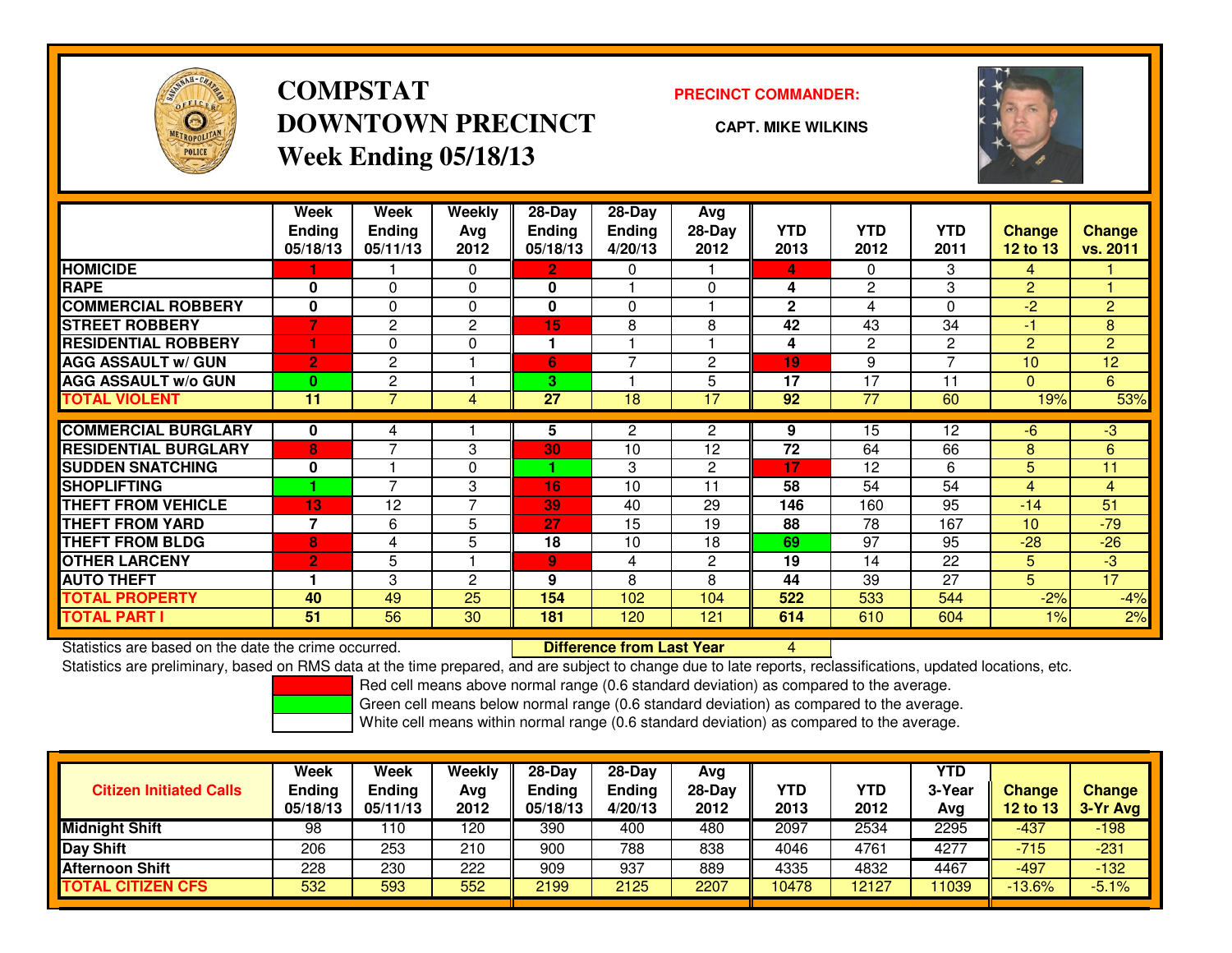

# **COMPSTATCENTRAL PRECINCT CAPT. DEVONN ADAMSWeek Ending 05/18/13**

**PRECINCT COMMANDER:**



|                             | Week<br><b>Ending</b><br>05/18/13 | Week<br><b>Ending</b><br>05/11/13 | <b>Weekly</b><br>Ava<br>2012 | $28-Day$<br>Endina<br>05/18/13 | $28$ -Day<br><b>Endina</b><br>4/20/13 | Avg<br>$28-Day$<br>2012 | <b>YTD</b><br>2013 | <b>YTD</b><br>2012 | <b>YTD</b><br>2011 | <b>Change</b><br><b>12 to 13</b> | <b>Change</b><br>vs. 2011 |
|-----------------------------|-----------------------------------|-----------------------------------|------------------------------|--------------------------------|---------------------------------------|-------------------------|--------------------|--------------------|--------------------|----------------------------------|---------------------------|
| <b>HOMICIDE</b>             | 0                                 |                                   | 0                            | 3.                             |                                       |                         | 4                  | 3                  | 0                  |                                  | 4                         |
| <b>RAPE</b>                 |                                   | O                                 | $\Omega$                     | 2                              | $\Omega$                              | $\Omega$                | 3                  | $\Omega$           | 2                  | 3                                |                           |
| <b>COMMERCIAL ROBBERY</b>   | $\bf{0}$                          |                                   | $\Omega$                     |                                | 2                                     | 2                       | 5                  | 5                  | 2                  | $\Omega$                         | $\mathbf{3}$              |
| <b>STREET ROBBERY</b>       |                                   | $\Omega$                          | $\overline{c}$               | 4                              | 6                                     | 7                       | 26                 | 31                 | 46                 | $-5$                             | $-20$                     |
| <b>RESIDENTIAL ROBBERY</b>  | $\bf{0}$                          | $\Omega$                          | 0                            | 0                              |                                       | $\Omega$                | 3                  | $\overline{2}$     |                    |                                  | $\overline{2}$            |
| <b>AGG ASSAULT w/ GUN</b>   |                                   | $\Omega$                          |                              | 3                              | 3                                     | 4                       | 19                 | 16                 | 16                 | 3                                | 3                         |
| <b>AGG ASSAULT w/o GUN</b>  | $\bf{0}$                          |                                   |                              | 4                              | $\overline{2}$                        | 3                       | 21                 | 14                 | 16                 | $\overline{7}$                   | 5                         |
| <b>TOTAL VIOLENT</b>        | 3                                 | 3                                 | 4                            | 17                             | 15                                    | 16                      | 81                 | 71                 | 83                 | 14%                              | $-2%$                     |
| <b>COMMERCIAL BURGLARY</b>  |                                   | 2                                 |                              |                                | 10                                    | 4                       | 27                 | 15                 | 35                 | 12                               | -8                        |
| <b>RESIDENTIAL BURGLARY</b> | 17                                | 15                                | 10                           | 58                             | 27                                    | 39                      | 187                | 182                | 179                | 5                                | 8                         |
| <b>SUDDEN SNATCHING</b>     | 1                                 | $\Omega$                          | $\Omega$                     | $\overline{2}$                 | 0                                     |                         | 6                  | 5                  | 9                  |                                  | $-3$                      |
| <b>SHOPLIFTING</b>          | $\Omega$                          | 0                                 |                              | 5                              | 9                                     | 4                       | 39                 | 10                 | 29                 | 29                               | 10                        |
| <b>THEFT FROM VEHICLE</b>   | 10                                | 9                                 | 9                            | 44                             | 35                                    | 35                      | 153                | 166                | 143                | $-13$                            | 10                        |
| <b>THEFT FROM YARD</b>      | 4                                 | 4                                 | 5                            | 17                             | 24                                    | 20                      | 67                 | 96                 | 172                | $-29$                            | $-105$                    |
| <b>THEFT FROM BLDG</b>      | 6                                 | 10                                | 3                            | 33                             | 11                                    | 12                      | 80                 | 75                 | 101                | 5                                | $-21$                     |
| <b>OTHER LARCENY</b>        | 0                                 | 2                                 | $\Omega$                     | $\mathbf{2}$                   |                                       |                         | 11                 | 8                  | 13                 | 3                                | $-2$                      |
| <b>AUTO THEFT</b>           | $\mathbf{2}$                      | 5                                 | 3                            | 18                             | 14                                    | 12                      | 63                 | 57                 | 66                 | 6                                | $-3$                      |
| <b>TOTAL PROPERTY</b>       | 41                                | 47                                | 32                           | 186                            | 131                                   | 128                     | 633                | 614                | 747                | 3%                               | $-15%$                    |
| <b>TOTAL PART I</b>         | 44                                | 50                                | 36                           | 203                            | 146                                   | 145                     | 714                | 685                | 830                | 4%                               | $-14%$                    |

Statistics are based on the date the crime occurred. **Difference from Last Year** 

Statistics are based on the date the crime occurred. **Externee the Difference from Last Year The Constant Pase**<br>Statistics are preliminary, based on RMS data at the time prepared, and are subject to change due to late repo

Red cell means above normal range (0.6 standard deviation) as compared to the average.

Green cell means below normal range (0.6 standard deviation) as compared to the average.

| <b>Citizen Initiated Calls</b> | <b>Week</b><br><b>Ending</b><br>05/18/13 | Week<br>Ending<br>05/11/13 | Weekly<br>Avg<br>2012 | $28-Dav$<br><b>Ending</b><br>05/18/13 | $28-Dav$<br><b>Ending</b><br>4/20/13 | Avg<br>$28-Day$<br>2012 | <b>YTD</b><br>2013 | YTD<br>2012 | <b>YTD</b><br>3-Year<br>Avg | <b>Change</b><br>12 to 13 | <b>Change</b><br>3-Yr Avg |
|--------------------------------|------------------------------------------|----------------------------|-----------------------|---------------------------------------|--------------------------------------|-------------------------|--------------------|-------------|-----------------------------|---------------------------|---------------------------|
| <b>Midnight Shift</b>          | 98                                       | 99                         | ∣16                   | 432                                   | 370                                  | 463                     | 1980               | 2418        | 2191                        | $-438$                    | $-211$                    |
| Day Shift                      | 291                                      | 238                        | 269                   | 1039                                  | 948                                  | 1078                    | 4731               | 5924        | 4837                        | -1193                     | $-106$                    |
| <b>Afternoon Shift</b>         | 257                                      | 305                        | 291                   | 140                                   | 1082                                 | 163                     | 5143               | 6111        | 5608                        | $-968$                    | $-465$                    |
| <b>TOTAL CITIZEN CFS</b>       | 646                                      | 642                        | 676                   | 2611                                  | 2400                                 | 2704                    | 11854              | 14453       | 12636                       | $-18.0\%$                 | $-6.2%$                   |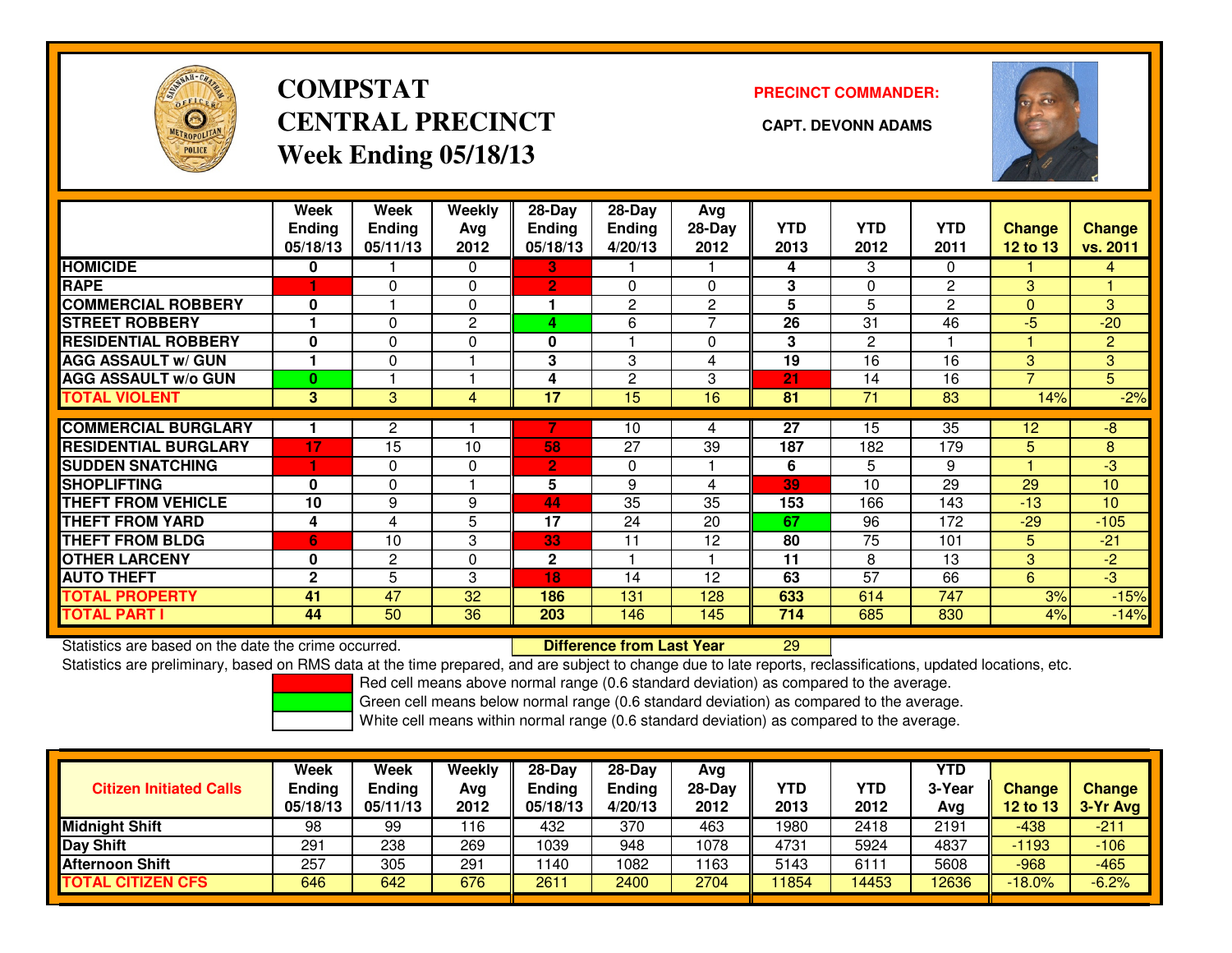

# **COMPSTATSOUTHSIDE PRECINCT CAPT. DEAN FAGERSTROMWeek Ending 05/18/13**

### **PRECINCT COMMANDER:**



|                             | Week<br><b>Ending</b><br>05/18/13 | Week<br><b>Ending</b><br>05/11/13 | Weekly<br>Avg<br>2012 | $28-Day$<br>Ending<br>05/18/13 | 28-Dav<br><b>Ending</b><br>4/20/13 | Avg<br>28-Day<br>2012 | <b>YTD</b><br>2013 | <b>YTD</b><br>2012 | <b>YTD</b><br>2011 | <b>Change</b><br>12 to 13 | Change<br>vs. 2011 |
|-----------------------------|-----------------------------------|-----------------------------------|-----------------------|--------------------------------|------------------------------------|-----------------------|--------------------|--------------------|--------------------|---------------------------|--------------------|
| <b>HOMICIDE</b>             | 0                                 | 0                                 | 0                     | 0                              | 0                                  | 0                     | $\overline{2}$     | $\Omega$           | 3                  | $\overline{2}$            | -1.                |
| <b>RAPE</b>                 | $\bf{0}$                          | 0                                 | 0                     | 0                              | $\overline{2}$                     | 0                     | 3                  | $\overline{2}$     | 3                  |                           | $\overline{0}$     |
| <b>COMMERCIAL ROBBERY</b>   | 0                                 | $\Omega$                          |                       | $\mathbf{2}$                   |                                    | 3                     | 6                  | 11                 | 8                  | $-5$                      | -2                 |
| <b>STREET ROBBERY</b>       | $\bf{0}$                          | $\overline{c}$                    |                       | 4                              | $\Omega$                           | 4                     | 8                  | 21                 | 28                 | $-13$                     | $-20$              |
| <b>RESIDENTIAL ROBBERY</b>  | $\bf{0}$                          | $\Omega$                          | 0                     |                                | $\Omega$                           |                       | $\mathbf{2}$       | $\overline{2}$     | 4                  | $\mathbf{0}$              | $-2$               |
| <b>AGG ASSAULT w/ GUN</b>   | 0                                 |                                   | $\Omega$              | 3.                             | 0                                  |                       | 8                  | 6                  | 3                  | 2                         | 5                  |
| <b>AGG ASSAULT w/o GUN</b>  |                                   | 0                                 |                       | 3                              | 2                                  | $\overline{c}$        | 17                 | 13                 | 6                  | 4                         | 11                 |
| <b>TOTAL VIOLENT</b>        |                                   | 3                                 | 3                     | 13                             | 5                                  | 12                    | 46                 | 55                 | 55                 | $-16%$                    | $-16%$             |
| <b>COMMERCIAL BURGLARY</b>  | $\bf{0}$                          | 11                                |                       | 15                             | 2                                  | 6                     | 24                 | 32                 | 12                 | $-8$                      | 12                 |
| <b>RESIDENTIAL BURGLARY</b> | 11                                | 4                                 | 8                     | 35                             | 24                                 | 31                    | 146                | 148                | 128                | $-2$                      | 18                 |
| <b>SUDDEN SNATCHING</b>     | $\overline{2}$                    | 0                                 | $\Omega$              | 5                              |                                    |                       | 8                  | 5                  | $\Omega$           | 3                         | 8                  |
| <b>SHOPLIFTING</b>          | 16                                | 19                                | 14                    | 63                             | 48                                 | 57                    | 245                | 293                | 320                | $-48$                     | $-75$              |
| <b>THEFT FROM VEHICLE</b>   | 15                                | 5                                 | 8                     | 35                             | 29                                 | 33                    | 169                | 123                | 110                | 46                        | 59                 |
| <b>THEFT FROM YARD</b>      | 3                                 |                                   | 3                     | 8                              | 9                                  | 13                    | 35                 | 70                 | 61                 | $-35$                     | $-26$              |
| <b>THEFT FROM BLDG</b>      | 5                                 | 3                                 | 5                     | 22                             | 26                                 | 19                    | 86                 | 100                | 91                 | $-14$                     | $-5$               |
| <b>OTHER LARCENY</b>        | 3                                 |                                   | $\Omega$              | 6'                             | 11                                 | $\overline{c}$        | 30                 | 8                  | $\overline{7}$     | 22                        | 23                 |
| <b>AUTO THEFT</b>           | 3                                 | 3                                 | 3                     | 11                             | 8                                  | 13                    | 49                 | 59                 | 46                 | $-10$                     | 3                  |
| <b>TOTAL PROPERTY</b>       | 58                                | 47                                | 43                    | 199                            | 158                                | 173                   | 792                | 838                | 775                | $-5%$                     | 2%                 |
| <b>TOTAL PART I</b>         | 59                                | 50                                | 46                    | 212                            | 163                                | 185                   | 838                | 893                | 830                | $-6%$                     | 1%                 |

Statistics are based on the date the crime occurred. **Difference from Last Year** 

-55

Statistics are preliminary, based on RMS data at the time prepared, and are subject to change due to late reports, reclassifications, updated locations, etc.

Red cell means above normal range (0.6 standard deviation) as compared to the average.

Green cell means below normal range (0.6 standard deviation) as compared to the average.

|                                | Week          | <b>Week</b>   | Weekly | $28-Day$      | $28-Dav$ | Avg      |       |            | <b>YTD</b> |               |               |
|--------------------------------|---------------|---------------|--------|---------------|----------|----------|-------|------------|------------|---------------|---------------|
| <b>Citizen Initiated Calls</b> | <b>Ending</b> | <b>Ending</b> | Avg    | <b>Ending</b> | Ending   | $28-Dav$ | YTD   | <b>YTD</b> | 3-Year     | <b>Change</b> | <b>Change</b> |
|                                | 05/18/13      | 05/11/13      | 2012   | 05/18/13      | 4/20/13  | 2012     | 2013  | 2012       | Avg        | 12 to 13      | 3-Yr Avg      |
| <b>Midnight Shift</b>          | 89            | 93            | 91     | 359           | 316      | 363      | 1597  | 1901       | 1737       | $-304$        | $-140$        |
| Day Shift                      | 257           | 231           | 239    | 995           | 895      | 956      | 4468  | 5519       | 4837       | $-1051$       | $-369$        |
| <b>Afternoon Shift</b>         | 254           | 255           | 253    | 1023          | 988      | 1012     | 4627  | 5378       | 4897       | $-751$        | $-270$        |
| <b>TOTAL CITIZEN CFS</b>       | 600           | 579           | 583    | 2377          | 2199     | 2330     | 10692 | 12798      | 1471       | $-16.5%$      | $-6.8%$       |
|                                |               |               |        |               |          |          |       |            |            |               |               |